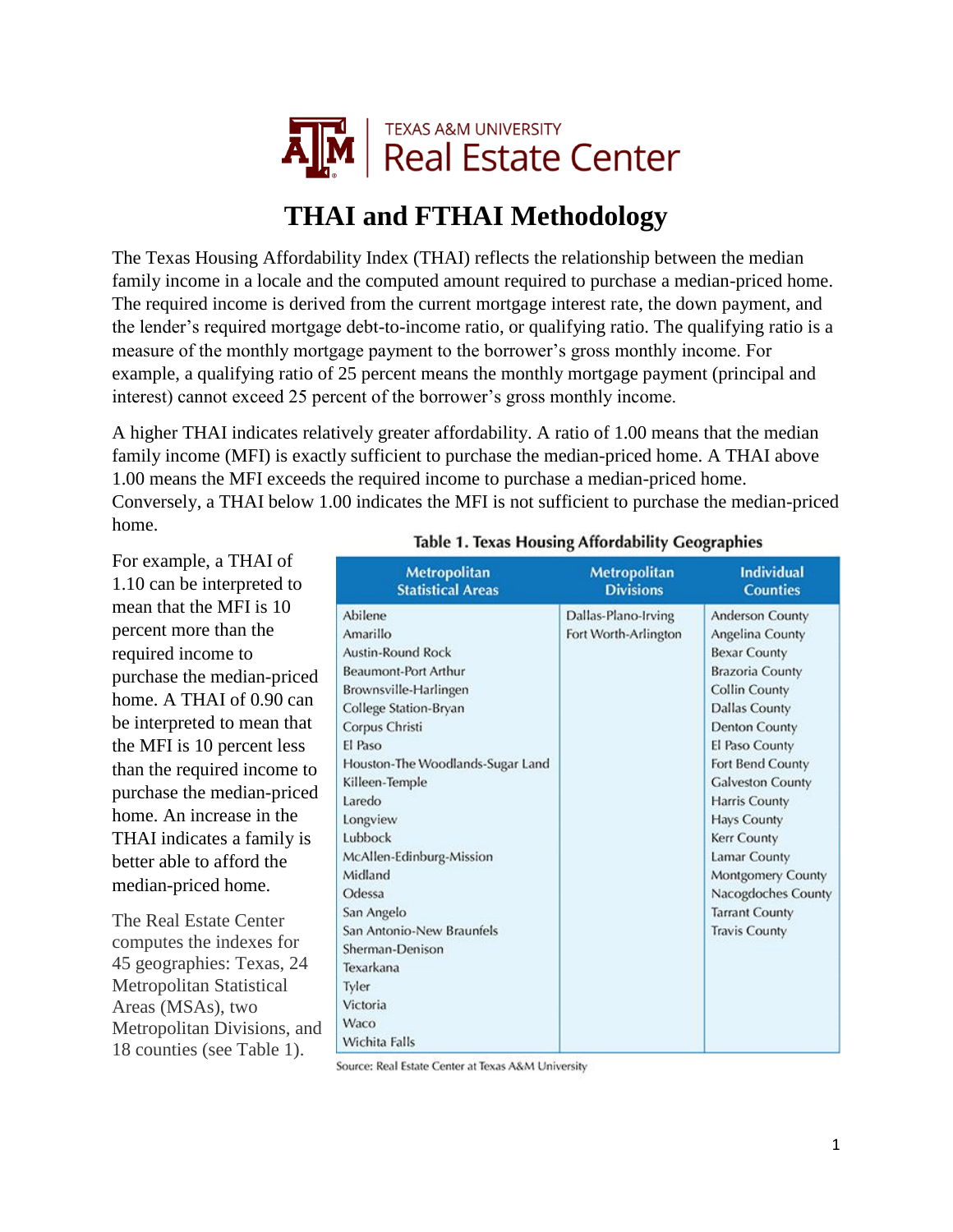The Texas Housing Affordability Index (THAI) and First-Time Homebuyers Housing Affordability Index (FTHAI) use the quarterly median price for homes (both new and existing) sold through Multiple Listing Services in Texas to calculate the required monthly mortgage payment. As of first quarter 2019, the indexes use interest rate data from CoreLogic (see "Recent Change to Interest Rate Data in Indexes" for a detailed discussion). MFI figures were obtained from the Department of Housing and Urban Development and the Federal Financial Institutions Examination Council.

The equation to calculate both the THAI and FTHAI is:

Index  $=$  median family income / required income to qualify for a mortgage

Where required income= (required monthly mortgage payment  $x \frac{12}{1}$  qualifying ratio

The underlying assumptions used to calculate the FTHAI differ slightly from those used to calculate the THAI. The first-time buyer home price was assumed to be 70 percent of the overall median home price. The required monthly mortgage payment is based on a 90 percent loan-tovalue mortgage using the effective interest rate for the particular geography under consideration. One-half of a percentage point was added to the effective interest rate. The increase in the borrowing rate accounts for private mortgage insurance (required by the lender with a down payment of less than 20 percent) as well as the higher borrowing costs associated with a higher LTV. The MFI for first-time homebuyers is assumed to be 65 percent of the overall MFI.

Individuals in multiple professions—from real estate agents and developers to urban planners and governmental officials—can use the THAI and FTHAI in a myriad of ways, including to:

- assess housing affordability for a particular geography within a single point in time or track changes in affordability within that geography over time,
- compare affordability between different geographies (whether for a single point in time or over an extended period), and
- compare affordability for first-time homebuyers to that of all homebuyers.

## **Recent Change to Interest Rate Data in Indexes**

The Center recently revised both indexes to include a different source of mortgage interest rate data. Previously, data for both indexes were derived from the monthly interest rate survey produced by the Federal Housing Finance Agency (FHFA). However, the FHFA published mortgage data for only three geographies in Texas (Dallas, Houston, and San Antonio) on a quarterly basis. Interest rates for the remaining geographies were based on their proximity to one of the three MSAs. In May 2019, this survey was discontinued "due to dwindling participation by financial institutions."

As of first quarter 2019, the Center uses mortgage interest data provided by CoreLogic. The annual indexes published through 2018 will continue to reflect the FHFA interest rate data. A key advantage to using the CoreLogic data is that it publishes quarterly interest rate data for all